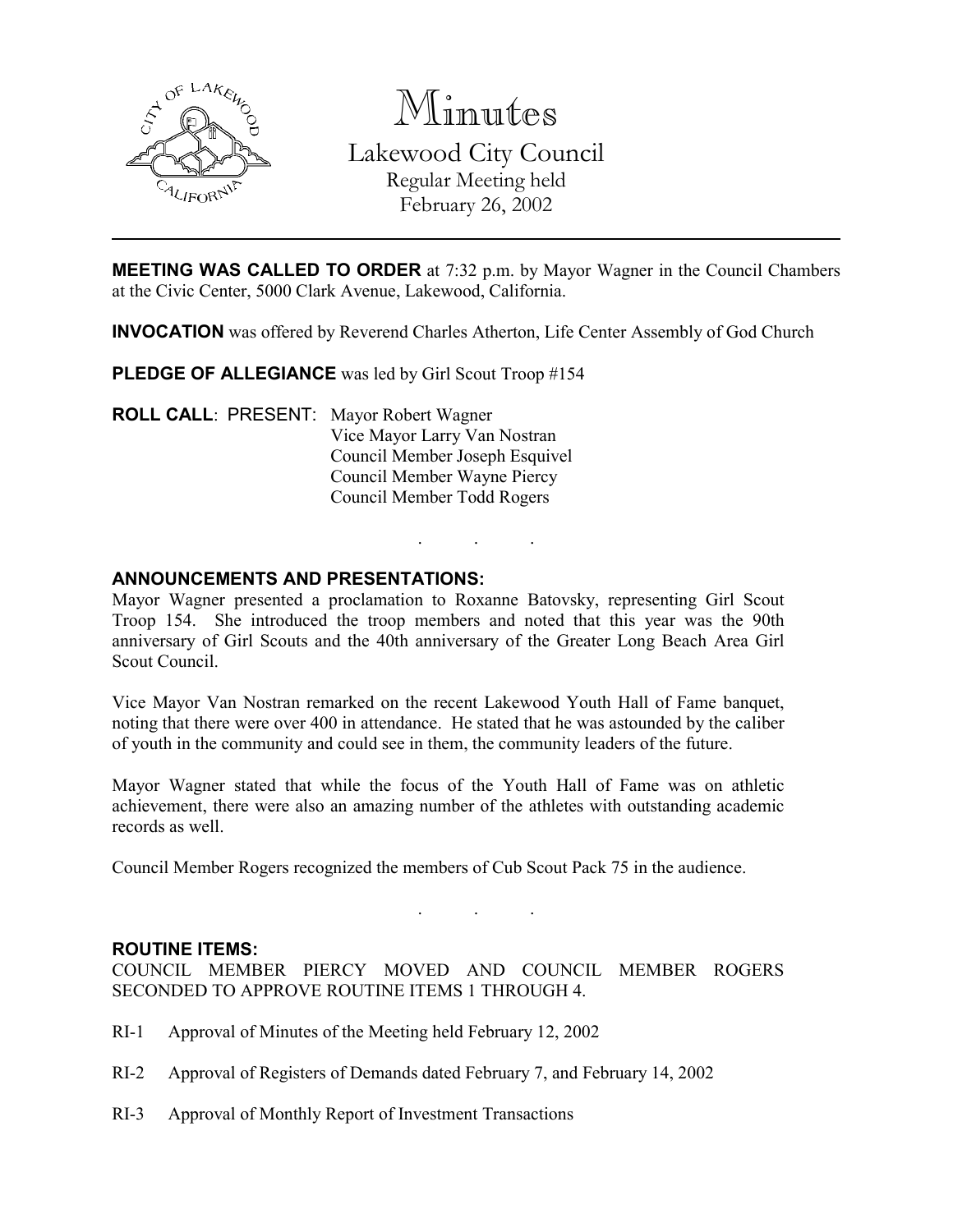#### ROUTINE ITEMS: Continued

RI-4 Approval of AQMD MSRC Grant Program, R.F. Dickson Alternative Fuel Alliance Project

UPON ROLL CALL VOTE, THE MOTION WAS APPROVED:

AYES: COUNCIL MEMBERS: Esquivel, Piercy, Van Nostran, Rogers and Wagner NAYS: COUNCIL MEMBERS: None

# 1.1 • GARBAGE, WASTE AND REFUSE COLLECTION AND DISPOSAL; AND RENEWAL OF CONTRACT WITH BZ DISPOSAL SERVICE, INC.

. . .

Lisa Rapp, Director of Public Works, gave a brief oral presentation based on the memorandum in the agenda and stated that in addition to some minor changes to the garbage, waste and refuse sections of the Municipal Code, staff was proposing a renewal to the refuse collection contract with BZ Disposal Service, Inc. She reported that BZ had been providing service to Lakewood for nearly 50 years, with a very good service record. She briefly reviewed the new and enhanced features of the revised agreement and noted the need for adjustment to the commercial rates to be comparable with other local cities. She noted that BZ would be replacing their entire fleet of collection vehicles and that the ten-year term of the agreement was necessary in order for BZ to obtain the required financing. It was the recommendation of staff that the City Council approve the agreement with BZ Disposal Services, Inc. and introduce Ordinance No. 2002-4.

ORDINANCE NO. 2002-4; AN ORDINANCE OF THE CITY COUNCIL OF THE CITY OF LAKEWOOD AMENDING CHAPTER 3 OF ARTICLE V OF THE LAKEWOOD MUNICIPAL CODE PERTAINING TO GARBAGE, WASTE AND REFUSE COLLECTION AND DISPOSAL

Responding to a question from Vice Mayor Van Nostran, BZ General Manager Marty Simonoff stated the new vehicles included a compartment underneath to store recyclable items, getting rid of any bags hanging on the vehicle exterior.

Mayor Wagner stated that the purchase of vehicles had been delayed in order to keep costs under control. Mr. Simonoff responded by stating there were no major adjustments planned to any residential rates and that the adjustment in the commercial rates was because they were artificially low when compared to commercial rates in the surrounding area.

Mayor Wagner opened the public hearing at 7:50 p.m. and called for anyone in the audience wishing to address the City Council on this matter.

City Attorney John S. Todd advised that the items before the City Council for consideration included the renewal of the agreement and an ordinance to amend the Municipal Code.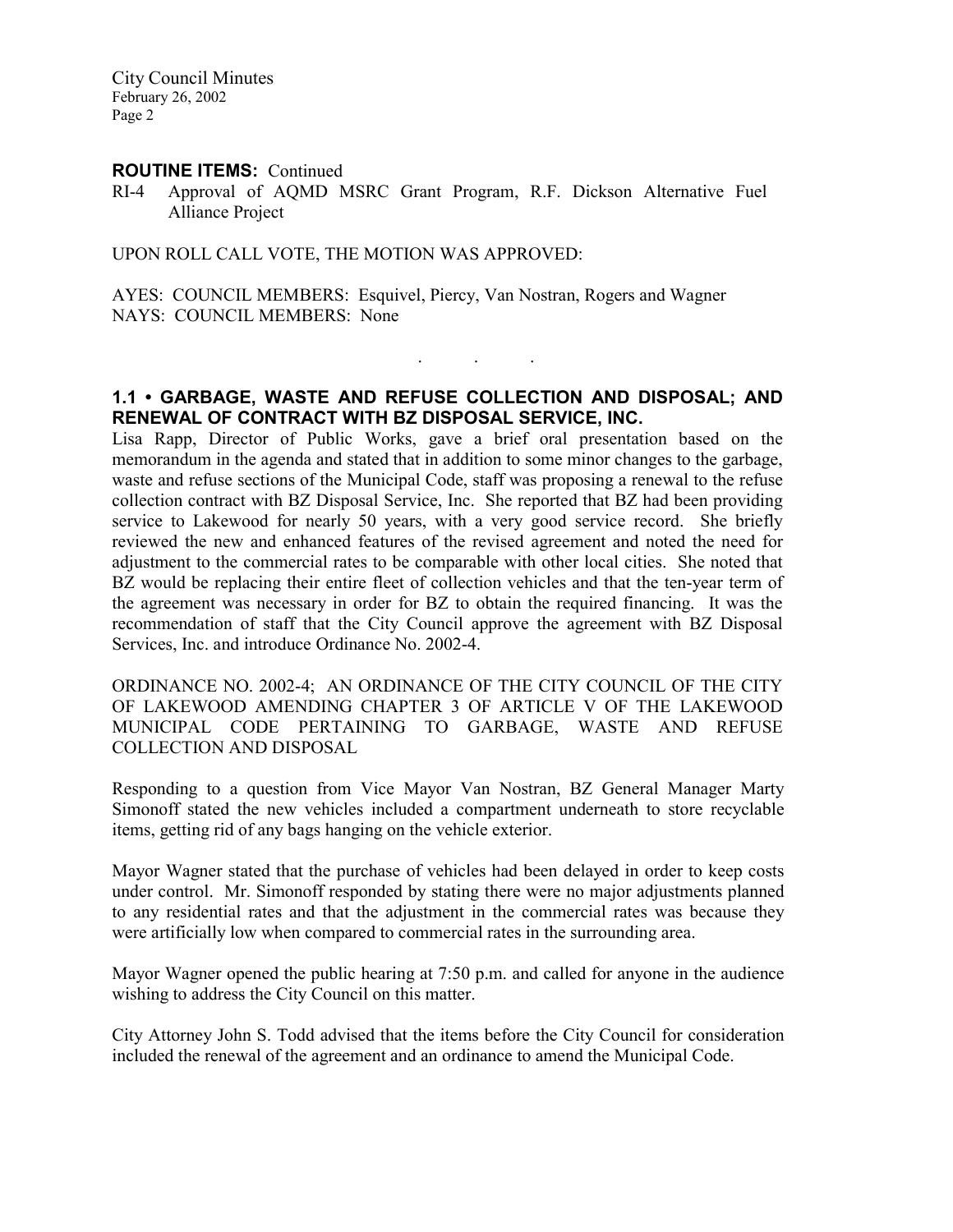### 1.1 • GARBAGE, WASTE AND REFUSE COLLECTION AND DISPOSAL; AND RENEWAL OF CONTRACT WITH BZ DISPOSAL SERVICE, INC. - Continued

James Walhovd asked if rates would be increased to cover the cost of new collection vehicles. Ms. Rapp responded by stating there was no proposed increase to any residential rates, the only adjustments recommended were to the commercial rates.

Mary Critchfield commended BZ for their great service, stating that her neighborhood had had the same driver for many years and that they were very satisfied with the service.

Shelly Monroe also commented on the great service provided by BZ and inquired about curbside recycling. Mayor Wagner noted that while curbside recycling could be more convenient for consumers, it was also very costly. Ms. Rapp stated that Lakewood had implemented a very successful network of neighborhood recycling centers where residents could drop off their recyclables and additionally a portion of all Lakewood refuse was sent to a facility for separation.

VICE MAYOR VAN NOSTRAN MOVED AND COUNCIL MEMBER PIERCY SECONDED TO CLOSE THE PUBLIC HEARING. UPON ROLL CALL VOTE, THE MOTION WAS APPROVED:

AYES: COUNCIL MEMBERS: Esquivel, Piercy, Van Nostran, Rogers and Wagner NAYS: COUNCIL MEMBERS: None

VICE MAYOR VAN NOSTRAN MOVED AND COUNCIL MEMBER PIERCY SECONDED TO INTRODUCE ORDINANCE NO. 2002-4.

Council Member Piercy noted that residents in his neighborhood had also indicated that they were pleased with BZ's service.

Council Member Rogers stated that in additional to providing quality service to Lakewood residents, BZ Disposal Service was also a good corporate citizen.

UPON ROLL CALL VOTE, THE MOTION WAS APPROVED:

AYES: COUNCIL MEMBERS: Esquivel, Piercy, Van Nostran, Rogers and Wagner NAYS: COUNCIL MEMBERS: None

VICE MAYOR VAN NOSTRAN MOVED AND COUNCIL MEMBER ESQUIVEL SECONDED TO APPROVE THE AGREEMENT WITH BZ DISPOSAL SERVICE, INC.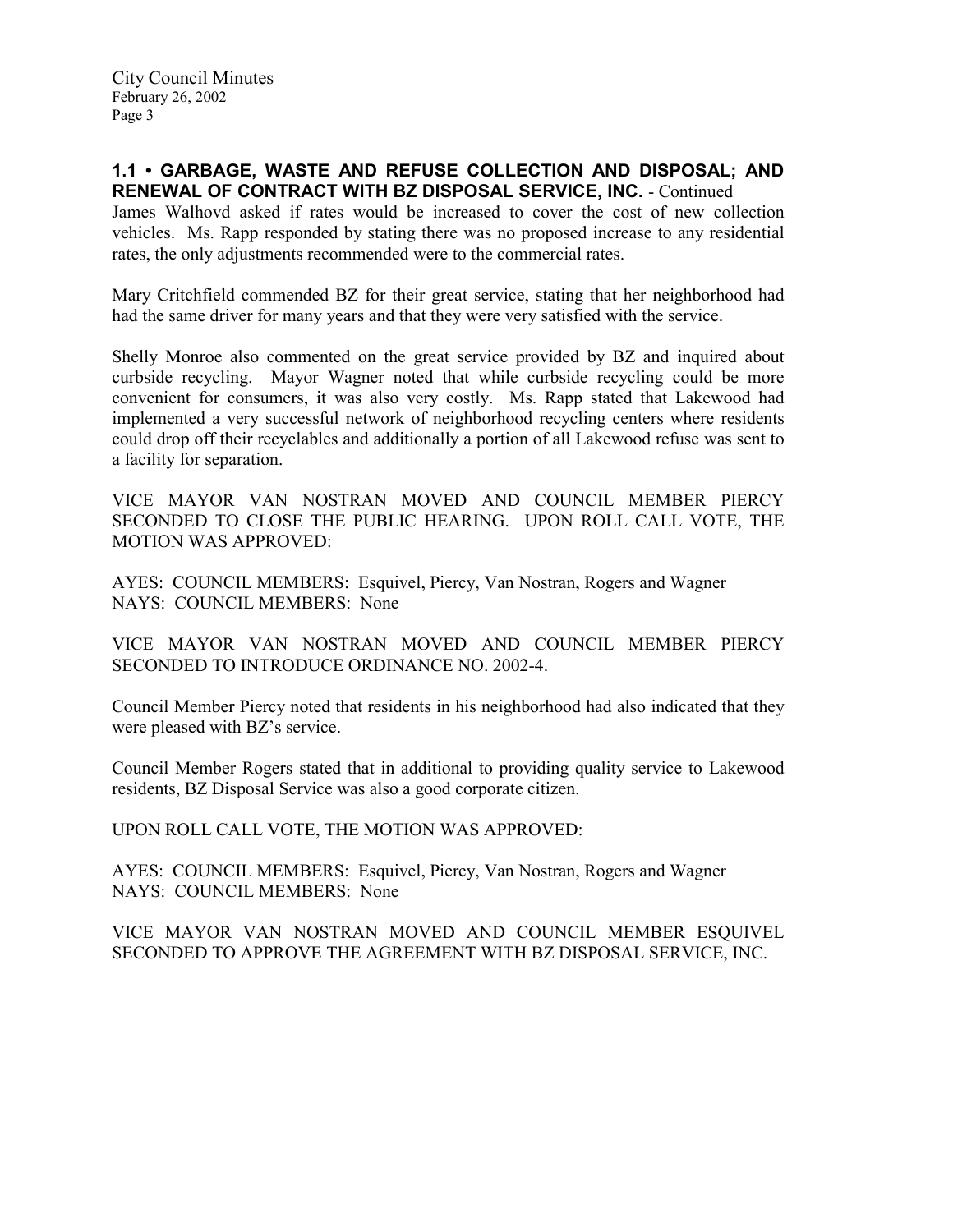### 1.1 • GARBAGE, WASTE AND REFUSE COLLECTION AND DISPOSAL; AND RENEWAL OF CONTRACT WITH BZ DISPOSAL SERVICE, INC. - Continued

Council Member Esquivel stated that as a member of the Solid Waste Committee, he had participated in the agreement process and staff was to be complimented for updating and negotiating a very good contract. He noted he was pleased to be able to see new trucks provided without any increase to residential customers.

UPON ROLL CALL VOTE, THE MOTION WAS APPROVED:

AYES: COUNCIL MEMBERS: Esquivel, Piercy, Van Nostran, Rogers and Wagner NAYS: COUNCIL MEMBERS: None

# 1.2 • AWARD OF BID FOR PUBLIC WORKS PROJECT NO. 02-2; RESIDENTIAL STREET REHAB - CDBG - 2002

. . .

The Director of Public Works gave a brief oral presentation based on the memorandum in the agenda and reported five bids had been received for the residential street rehab project. The project included six areas of residential streets to be resurfaced. She noted that the project was partially funded through the Community Development Block Grant. She reported that the low bidder for the project, All American Asphalt, had satisfactorily completed two previous projects for the City. It was the recommendation of staff that the City Council approve the plans, specifications and working details for PW Project No. 02-02; award the contract to All American Asphalt of Corona in the amount of \$993,126.25; and authorize staff to approve a cumulative total of change orders not to exceed \$50,000.

Mayor Wagner opened the public hearing at 8:05 p.m. and called for anyone in the audience wishing to address the City Council on this matter. There was no response.

COUNCIL MEMBER ESQUIVEL MOVED AND COUNCIL MEMBER PIERCY SECONDED TO CLOSE THE PUBLIC HEARING AND APPROVE STAFF'S RECOMMENDATION. UPON ROLL CALL VOTE, THE MOTION WAS APPROVED:

AYES: COUNCIL MEMBERS: Esquivel, Piercy, Van Nostran, Rogers and Wagner NAYS: COUNCIL MEMBERS: None

## 1.3 • PROHIBITING THE ESTABLISHMENT OF ANY SWAP MEET BUSINESS

The Director of Community Development, Chuck Ebner, gave a brief oral presentation based on the memorandum in the agenda and stated the City Council had previously established a moratorium on the establishment of any swap meet business, pending a study by the Planning and Environment Commission to determine the appropriate regulations and zoning for such a use. He advised that additional time was required for the Commission to complete their study and it was the recommendation of staff that the City Council adopt the proposed ordinance to extend the moratorium for an additional year, until March 11, 2003.

. . .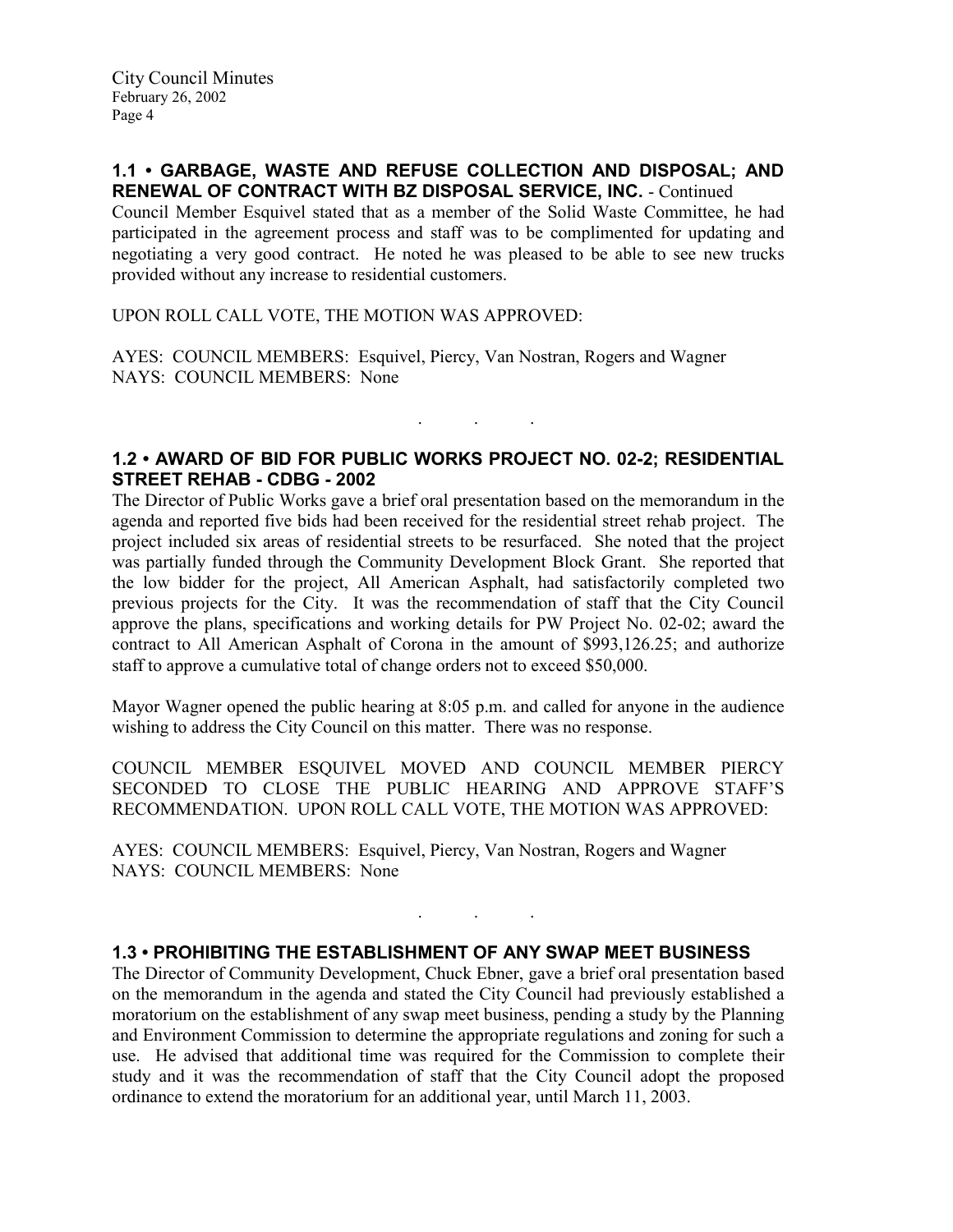## 1.3 • PROHIBITING THE ESTABLISHMENT OF ANY SWAP MEET BUSINESS

ORDINANCE NO. 2002-3; AN ORDINANCE OF THE CITY COUNCIL OF THE CITY OF LAKEWOOD EXTENDING THE TERMS AND PROVISIONS OF ORDINANCE 2001-3 PROHIBITING THE ESTABLISHMENT OF ANY SWAP MEET BUSINESS WITHIN THE CITY PENDING COMPLETION OF A STUDY AND REPORT BY THE PLANNING AND ENVIRONMENT COMMISSION PERTAINING TO THE PROPER ZONE CLASSIFICATION OR CONDITIONS OF USE FOR EITHER INDOOR OR OUTDOOR SWAP MEETS, AS AN INTERIM ZONING ORDINANCE AND SETTING FORTH FACTS CONSTITUTING THE SAME AS AN URGENCY ORDINANCE was read by title by the City Clerk.

Mayor Wagner opened the public hearing at 8:08 p.m. and called for anyone in the audience wishing to address the City Council on this matter. There was no response.

VICE MAYOR VAN NOSTRAN MOVED AND COUNCIL MEMBER ESQUIVEL SECONDED TO WAIVE FURTHER READING OF ORDINANCE NO. 2002-3. UPON ROLL CALL VOTE, THE MOTION WAS APPROVED:

AYES: COUNCIL MEMBERS: Esquivel, Piercy, Van Nostran, Rogers and Wagner NAYS: COUNCIL MEMBERS: None

COUNCIL MEMBER ROGERS MOVED AND COUNCIL MEMBER PIERCY SECONDED TO INTRODUCE ORDINANCE NO. 2002-3. UPON ROLL CALL VOTE, THE MOTION WAS APPROVED:

AYES: COUNCIL MEMBERS: Esquivel, Piercy, Van Nostran, Rogers and Wagner NAYS: COUNCIL MEMBERS: None

COUNCIL MEMBER PIERCY MOVED AND COUNCIL MEMBER ESQUIVEL SECONDED TO ADOPT ORDINANCE NO. 2002-3. UPON ROLL CALL VOTE, THE MOTION WAS APPROVED:

AYES: COUNCIL MEMBERS: Esquivel, Piercy, Van Nostran, Rogers and Wagner NAYS: COUNCIL MEMBERS: None

# 1.4 • LIMITING TIME FOR POSSESSION AND DISCHARGE OF FIREWORKS AND PERMITS FOR SALE OF SAFE & SANE FIREWORKS

. . .

Larry Schroeder, Director of Finance, gave a brief oral presentation based on the memorandum in the agenda and reported that the proposed ordinance had been introduced at the last meeting and had been amended prior to the public hearing. He briefly reviewed the provisions of the ordinance, as well as the changes incorporated at the last meeting.

Mayor Wagner opened the public hearing at 8:13 p.m. and called for anyone in the audience wishing to address the City Council on this matter.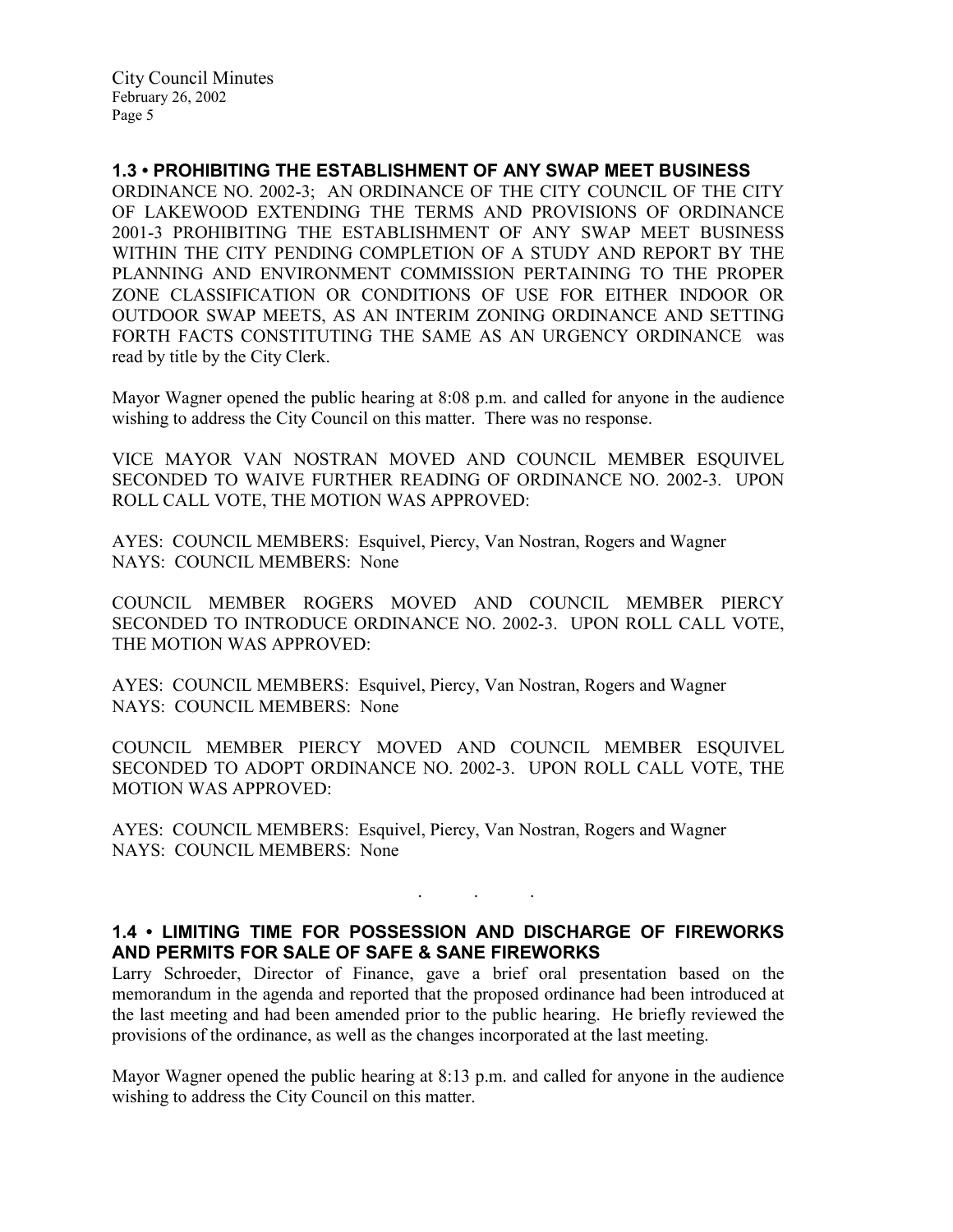# 1.4 • LIMITING TIME FOR POSSESSION AND DISCHARGE OF FIREWORKS AND PERMITS FOR SALE OF SAFE & SANE FIREWORKS - Continued

Lilly McCoy stated she was in support of the ordinance and expressed a need for increased enforcement.

Mayor Wagner stated that the City Council had been shocked by the proliferation of illegal fireworks last year and would be working with the Sheriff's Department to develop a more effective response for this year.

Council Member Rogers stated that the proposed ordinance was really only one piece of a complex puzzle which included the statewide problem of illegal fireworks. He noted that more aggressive enforcement was called for to deal with illegal fireworks.

Tim Devine representing Mayfair football boosters, and Jack Knowles expressed concern that reducing the number of days that fireworks could be sold could impact the amount of funds an organization was able to raise. Mr. Devine also noted that fundraising, through the sale of safe-and-sane fireworks, was a way to keep program fees low, allowing more children to participate.

Vice Mayor Van Nostran stated that the Public Safety Committee had researched the impacts of reducing the days for sale and had found that in other communities where the number of days had been reduced, no negative impacts on funding had occurred.

Sandra Schicorra expressed her support for the ordinance, stating that the length of time for sales and discharge had been one of the main sources of irritation.

Donald Nelson and Rod & Lori Evanson stated the ordinance was fairly good and that the funds raised were very necessary to ongoing youth athletic programs. He expressed concern about restricting the number of booth sites and the diversity of organizations represented.

Wendy Blanchard representing the Lakewood Women's Club, and Trish Gordon representing Mayfair High School Grad Night, expressed concern about limiting the funds raised to Lakewood-related expenditures.

The City Attorney explained that the ordinance did not require that all funds be spent within the City, merely that all funds be used to benefit the Lakewood community.

Robert Alkee, President of the Southern California Speed Skating Association, which meets at Glacial Gardens in Lakewood, requested consideration of a new application for a fireworks stand for his organization.

VICE MAYOR VAN NOSTRAN MOVED AND COUNCIL MEMBER ROGERS SECONDED TO CLOSE THE PUBLIC HEARING.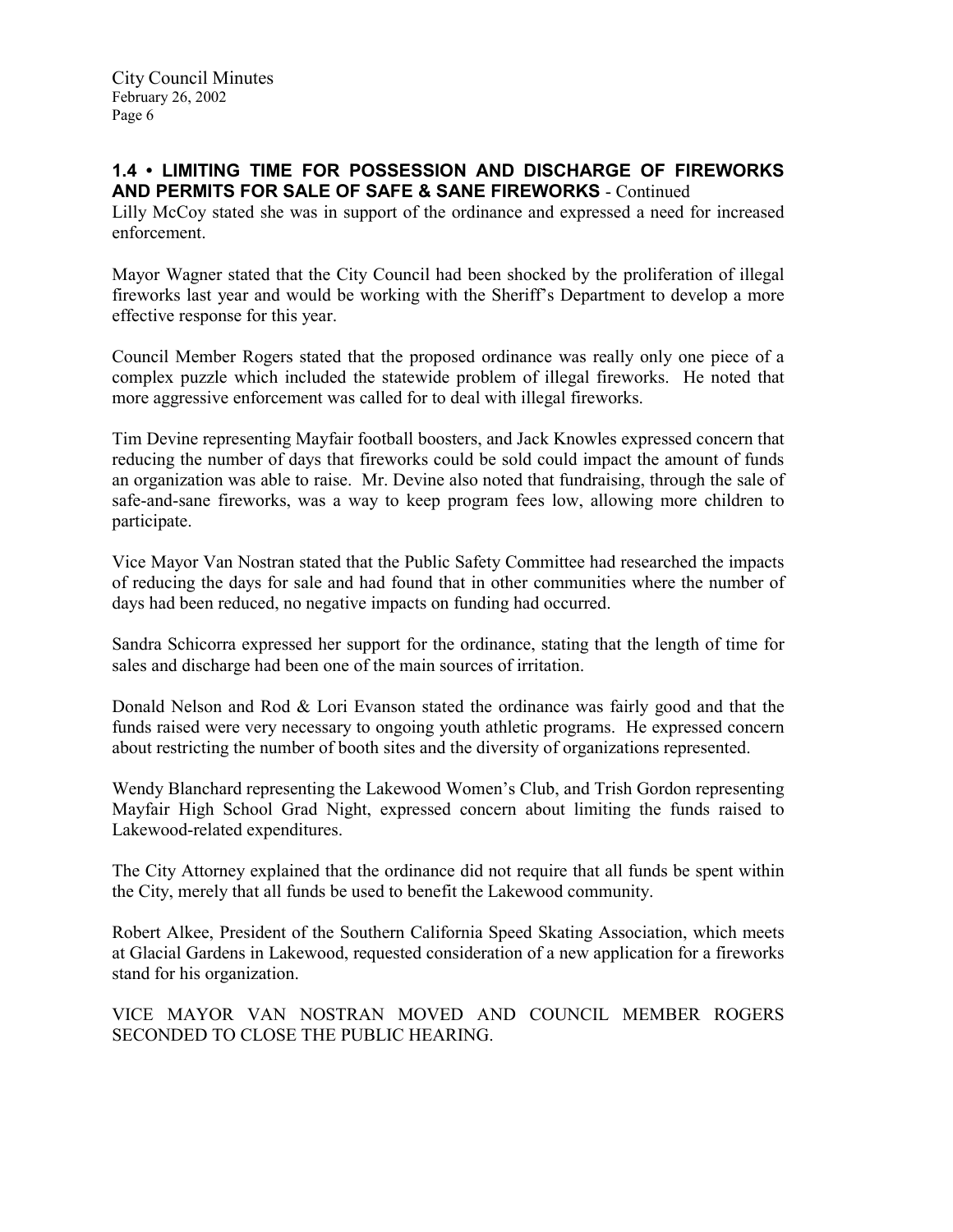1.4 • LIMITING TIME FOR POSSESSION AND DISCHARGE OF FIREWORKS AND PERMITS FOR SALE OF SAFE & SANE FIREWORKS - Continued UPON ROLL CALL VOTE, THE MOTION WAS APPROVED:

AYES: COUNCIL MEMBERS: Esquivel, Piercy, Van Nostran, Rogers and Wagner NAYS: COUNCIL MEMBERS: None

ORDINANCE NO. 2002-2; AN ORDINANCE OF THE CITY COUNCIL OF THE CITY OF LAKEWOOD AMENDING THE LAKEWOOD MUNICIPAL CODE LIMITING THE TIME FOR POSSESSION AND DISCHARGE OF FIREWORKS AND PERTAINING TO PERMITS FOR SALE OF SAFE & SANE FIREWORKS was read by title by the City Clerk.

COUNCIL MEMBER PIERCY MOVED AND COUNCIL MEMBER ROGERS SECONDED TO WAIVE FURTHER READING OF ORDINANCE NO. 2002-2. UPON ROLL CALL VOTE, THE MOTION WAS APPROVED:

AYES: COUNCIL MEMBERS: Esquivel, Piercy, Van Nostran, Rogers and Wagner NAYS: COUNCIL MEMBERS: None

VICE MAYOR VAN NOSTRAN MOVED AND COUNCIL MEMBER ROGERS SECONDED TO ADOPT ORDINANCE NO. 2002-2.

Mayor Wagner stated that he was opposed to the ordinance. He noted that while there were a number of exceptionally good elements contained in the ordinance, he had several concerns. His concerns included inadequate input from previous fireworks stand operators, the drastic change of limiting discharge to a single day, the excessive number of illegal fireworks last year, that law enforcement efforts could be split dealing with illegal fireworks and safe-andsane violations, and the use of attrition to eliminate grandfathered organizations. He stated that he felt the changes made at the last meeting diluted the ordinance and made it less clear and that the grandfathering provisions should have a set time limit. He stated he would like to see a major effort made to address those concerns over the next year, and that in his opinion, the real problem was with the illegal fireworks.

Council Member Rogers stated that the Public Safety Committee had received a lot of feedback on the problems experienced last year including the proliferation of stands, the noise levels from well before and after July 4th. He further stated that the proposed ordinance was a very good first step which attempted to balance the desire of the community to celebrate and the needs of the organizations to raise funds. He noted that it was extremely important to assess the impacts of the ordinance this year and to propose any changes necessary. He observed that the worst thing to do would be to do nothing for another year. He concluded by stating that he had every intent to re-visit the fireworks issue and to fully review the consequences of this ordinance.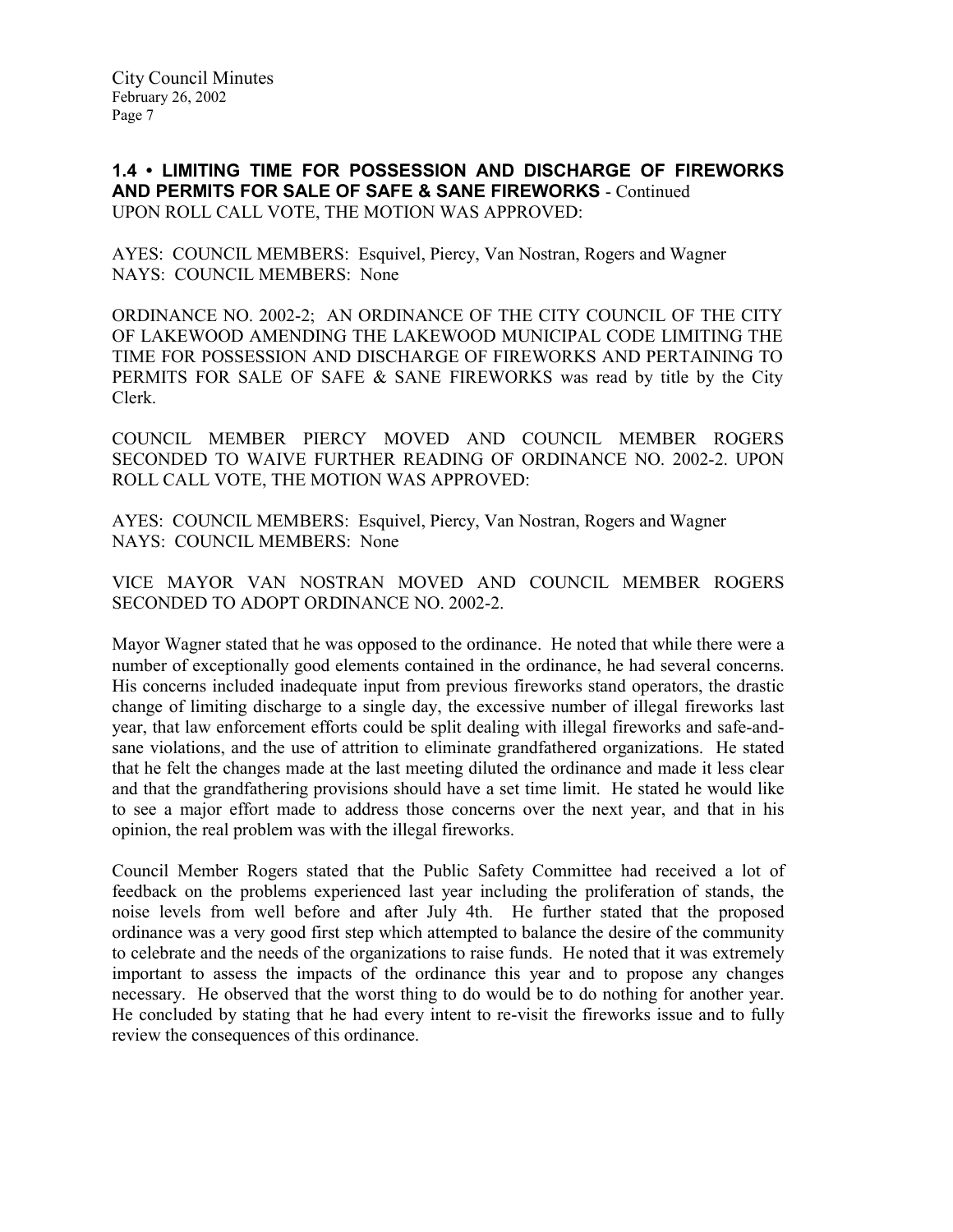# 1.4 • LIMITING TIME FOR POSSESSION AND DISCHARGE OF FIREWORKS AND PERMITS FOR SALE OF SAFE & SANE FIREWORKS - Continued

Vice Mayor Van Nostran stated that the Public Safety Committee had been careful during their study process to keep the City Council advised of the direction of the study. He also stated that the Committee has worked very hard on this issue and that he personally had spoken to many of the booth operators. He noted that great pains had been taken to ensure that no organization was arbitrarily "kicked out" and that the changes had been carefully crafted to retain the City Council powers of discretion. He concluded by stating that the issue would need to be re-visited quickly after July 4th to see if revisions were needed and that it would be necessary to put "teeth" into enforcement, especially in dealing with illegal fireworks.

Council Member Piercy stated he agreed with the Public Safety Committee's findings and commended Vice Mayor Van Nostran and Council Member Rogers for the extensive amount of time and effort put into the study and ordinance. He concluded by stating that he also felt the effects of the ordinance should be reviewed shortly after the 4th of July.

Council Member Esquivel stated he wished to echo the remarks of Council Member Piercy.

VICE MAYOR VAN NOSTRAN CALLED FOR THE QUESTION.

UPON ROLL CALL VOTE, THE MOTION WAS APPROVED:

AYES: COUNCIL MEMBERS: Esquivel, Piercy, Van Nostran and Rogers NAYS: COUNCIL MEMBERS: Wagner

COUNCIL MEMBER ROGERS MOVED AND VICE MAYOR VAN NOSTRAN SECONDED THAT THE CITY COUNCIL DIRECT THE PUBLIC SAFETY COMMITTEE TO COMMENCE A COMPREHENSIVE STUDY AFTER JULY 4, 2002, REGARDING THE NET IMPACT OF ORDINANCE NO. 2002-2 AND REPORT BACK TO THE CITY COUNCIL AT THE EARLIEST OPPORTUNITY. UPON ROLL CALL VOTE, THE MOTION WAS APPROVED:

AYES: COUNCIL MEMBERS: Esquivel, Piercy, Van Nostran, Rogers and Wagner NAYS: COUNCIL MEMBERS: None

## 2.1 • INTERNET ACCESS STUDIOS

The City Attorney reported that the proposed ordinance had been previously introduced but had been tabled pending the drafting of additional provisions which were now ready.

 $\mathbf{r}$  .  $\mathbf{r}$  ,  $\mathbf{r}$  ,  $\mathbf{r}$  ,  $\mathbf{r}$  ,  $\mathbf{r}$  ,  $\mathbf{r}$  ,  $\mathbf{r}$ 

VICE MAYOR VAN NOSTRAN MOVED AND COUNCIL MEMBER PIERCY SECONDED TO REMOVE CONSIDERATION OF ORDINANCE NO. 2002-1 FROM THE TABLE.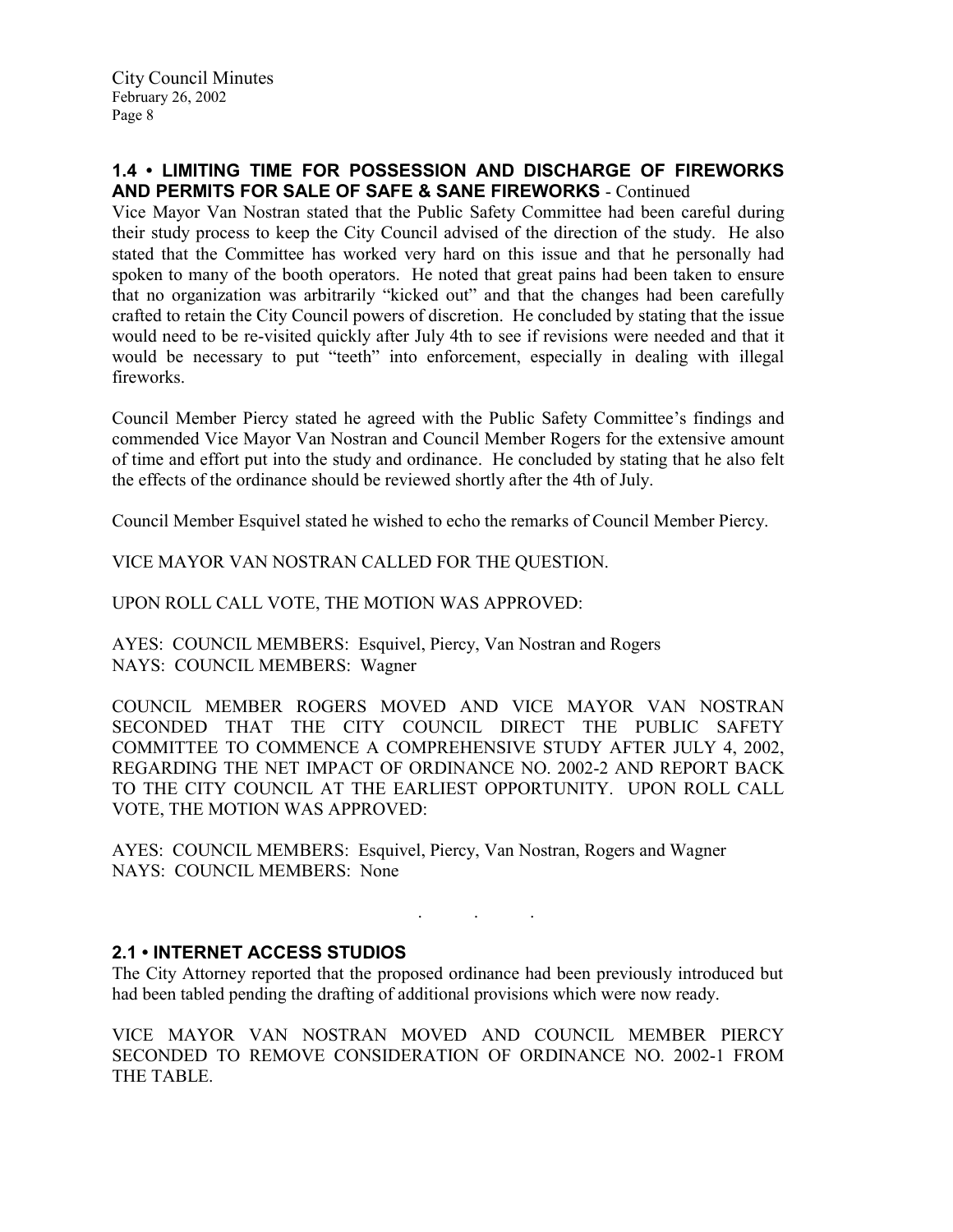### 2.1 • INTERNET ACCESS STUDIOS - Continued UPON ROLL CALL VOTE, THE MOTION WAS APPROVED:

AYES: COUNCIL MEMBERS: Esquivel, Piercy, Van Nostran, Rogers and Wagner NAYS: COUNCIL MEMBERS: None

The City Attorney advised that the ordinance as presented at this time had been considerably rewritten. He stated that at the time of introduction, the issue had been raised about protecting minors from inappropriate Internet content. He advised that although this was an area protected by First Amendment rights, exposure to obscenity could be controlled to some degree by requiring parental consent, in much the same way that the cable television and drug paraphernalia ordinances had been crafted and with legal challenge had prevailed. He stated that the ordinance was narrowly crafted and specifically defined the materials not to be present to children without the consent of a parent or legal guardian. He noted that internet access studios or cyber cafes would have the option to utilize appropriate filtering software or obtain parental consent forms for minors.

Responding to a question from Mayor Wagner, Mr. Todd advised that following introduction, the ordinance should be referred to the Planning and Environment Commission for consideration prior to its second reading and adoption.

ORDINANCE NO. 2002-1; AN ORDINANCE OF THE CITY COUNCIL OF THE CITY OF LAKEWOOD AMENDING THE MUNICIPAL CODE REGULATING INTERNET ACCESS STUDIOS

COUNCIL MEMBER PIERCY MOVED AND VICE MAYOR VAN NOSTRAN SECONDED TO RE-INTRODUCE ORDINANCE NO. 2002-1 AS AMENDED AND TO REFER IT TO THE PLANNING AND ENVIRONMENT COMMISSION.

Maysoun Fletcher, Newport Beach, representing Click PC, stated her client, although concerned that the ordinance had many provisions, had no problem with the amended ordinance and was, in fact, already using state-of-the-art filtering software at its Lakewood store. She complimented the City Attorney on doing an excellent job of crafting the ordinance to meet the current and future needs of this type of business.

Council Member Rogers remarked on the improvements to the ordinance and inquired about how required parental notification would be given if a parent did not visit the site. The City Attorney responded by stating the format and content of the parental consent form would be supplied by the City.

UPON ROLL CALL VOTE, THE MOTION WAS APPROVED:

AYES: COUNCIL MEMBERS: Esquivel, Piercy, Van Nostran, Rogers and Wagner NAYS: COUNCIL MEMBERS: None

. . .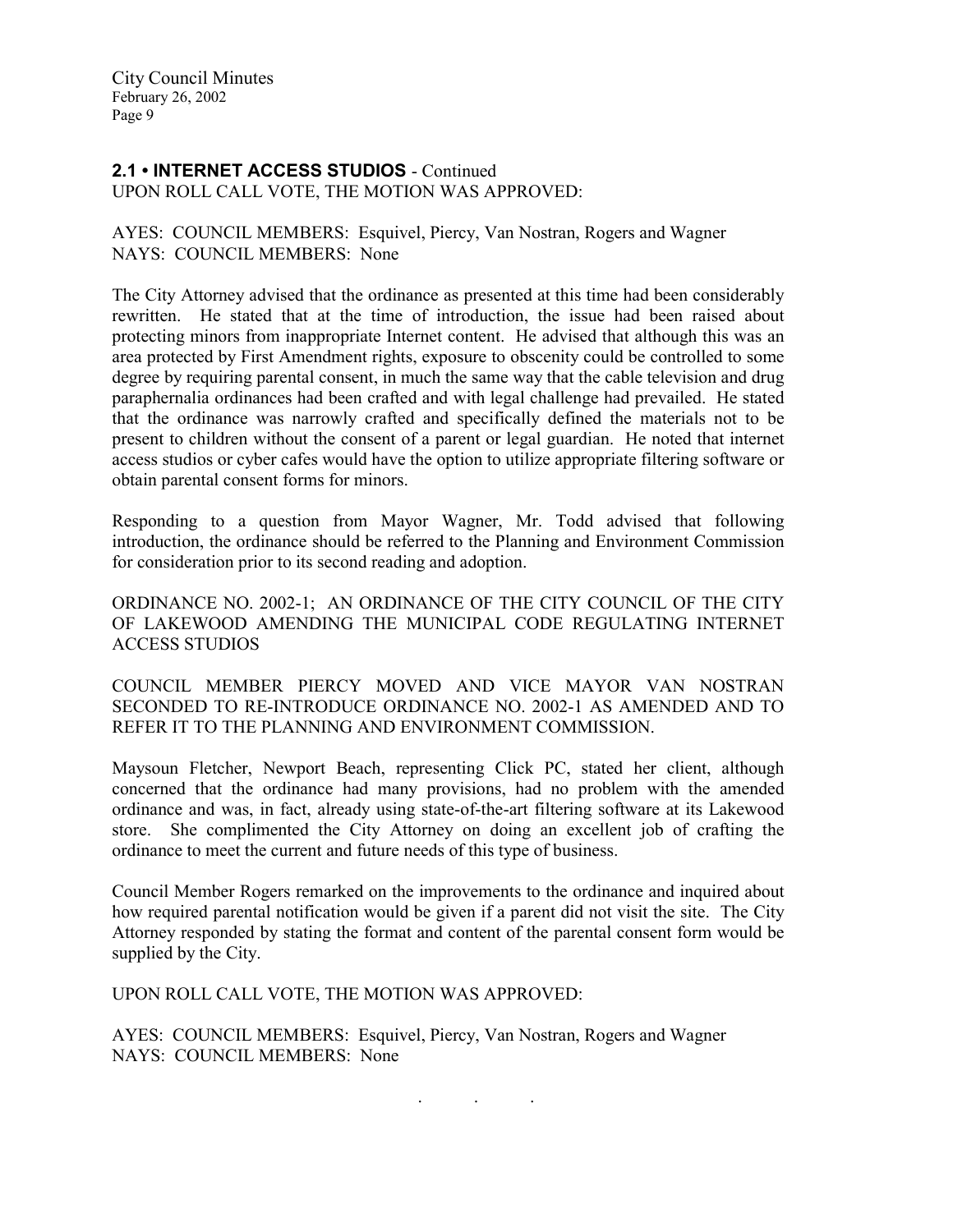# 3.1 • ENDORSEMENT OF LOS ANGELES COUNTY BALLOT MEASURE PROPOSITION C - MODERNIZATION OF THE LOS ANGELES COUNTY SHERIFF'S DEPARTMENT COMMAND STRUCTURE

Assistant City Manager Michael Stover gave a brief oral presentation based on the memorandum in the agenda and stated that Proposition C was on the March 5th ballot for voters in Los Angeles County and, if approved, would amend the County Charter by modernizing the management structure of the Sheriff's Department.

Captain Bob Osborne, Commander of the Lakewood Sheriff's Station, reported that this area of the County Charter had last been updated in the 1960's, when the Department had a staff of just over 6,000 and that the staff had grown to nearly 16,000 today. In like manner, the number of stations had increased from 14 to 23 and the number of cities served had increased from 23 to 41 presently. Proposition C would provide for the creation of four additional command positions and would also allow a non-sworn person to hold such a position where warranted.

Council Member Esquivel, President of the California Contract Cities Association, stated that the Association fully supported Sheriff Baca on Proposition C.

RESOLUTION NO. 2002-6; A RESOLUTION OF THE CITY COUNCIL OF THE CITY OF LAKEWOOD IN SUPPORT OF LOS ANGELES COUNTY BALLOT MEASURE PROPOSITION C

VICE MAYOR VAN NOSTRAN MOVED AND COUNCIL MEMBER PIERCY SECONDED TO ADOPT RESOLUTION NO. 2002-6, SUPPORTING BALLOT MEASURE PROPOSITION C. UPON ROLL CALL VOTE, THE MOTION WAS APPROVED:

AYES: COUNCIL MEMBERS: Esquivel, Piercy, Van Nostran, Rogers and Wagner NAYS: COUNCIL MEMBERS: None

 $\mathcal{L}$  . The set of  $\mathcal{L}$  is a set of  $\mathcal{L}$ 

At 9:12 p.m., the Regular Meeting of the City Council was recessed for the Meeting of the Lakewood Redevelopment Agency. At 9:13 p.m., the City Council Meeting was reconvened.

. . .

# ORAL COMMUNICATIONS:

Kathryn Marshall, Craig Bittner and Lori Rupert addressed the City Council with their concerns about the proposed West San Gabriel River Project, which would be directly behind their properties.

James Walhovd expressed water quality concerns relating to the recent water contamination notice.